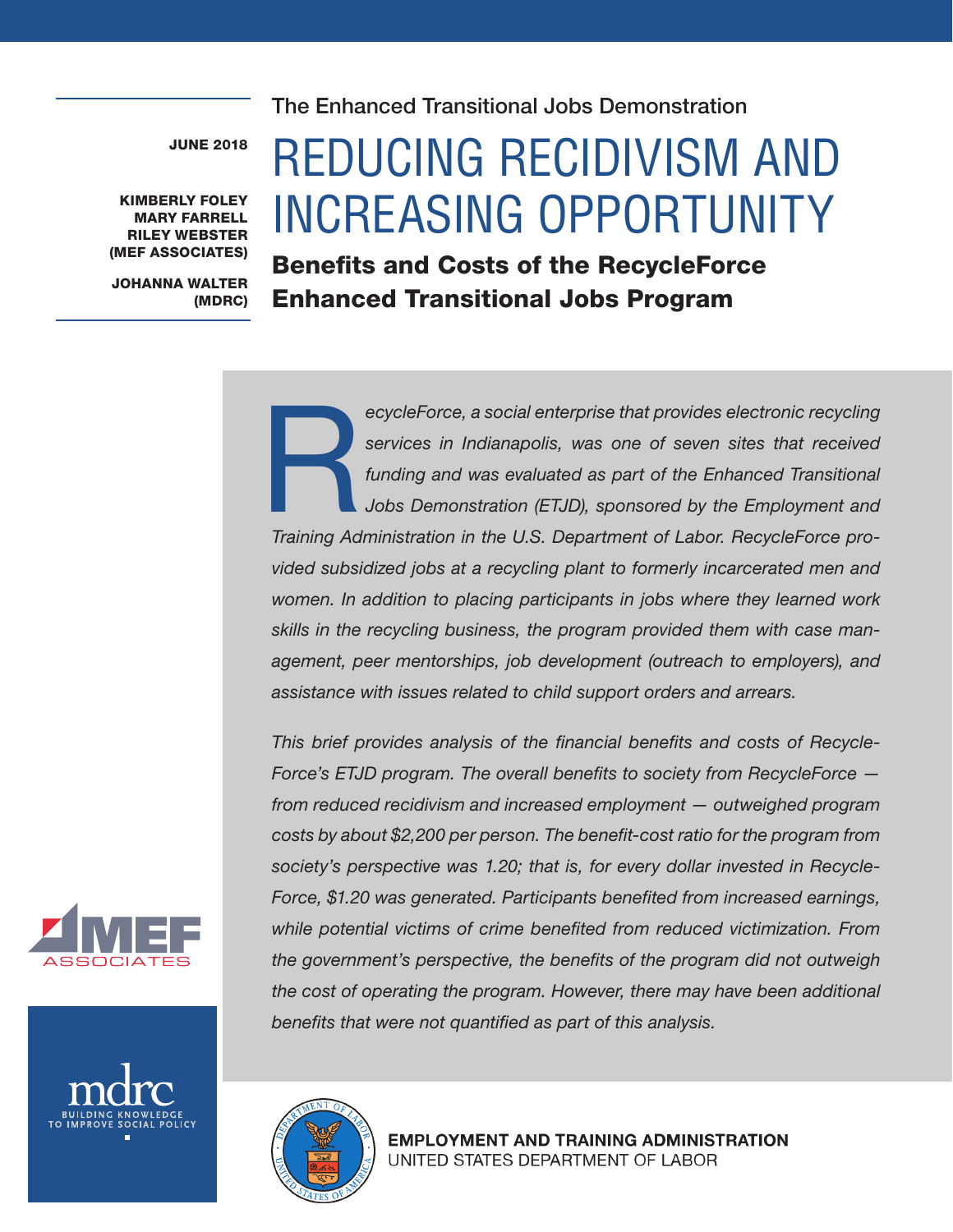Every year, almost 600,000 individuals are released from state prisons in the United States;<sup>1</sup> over two-thirds of those released will be rearrested within three years.<sup>2</sup> Reducing this recidivism can generate substantial benefits to society by reducing criminal justice costs to the government, crime victimization costs, and the costs of incarceration to the reoffenders and their families.

Programs providing transitional jobs coupled with other reentry support to former prisoners aim to increase employment and reduce recidivism. In addition to providing program participants with a legitimate source of income soon after their release, transitional jobs, which are short-term and publicly subsidized, are meant to teach participants basic work skills, help them address barriers to employment, and help them find unsubsidized jobs. Previous studies of these types of programs have shown mixed results. Several rigorous evaluations of transitional jobs programs that targeted formerly incarcerated individuals found that the programs increased earnings while the participants were working in the subsidized jobs, but the earnings gains faded after participants left the programs.<sup>3</sup> And among the studies reviewed, only one program, the New York City-based Center for Employment Opportunities (CEO), reduced the rates at which former prisoners committed new crimes and were reincarcerated.<sup>4</sup>

RecycleForce, a social enterprise that provides electronic recycling services in Indianapolis, received

funding from the U.S. Department of Labor to operate one of seven programs participating in the Enhanced Transitional Jobs Demonstration (ETJD). (Box 1 provides more information about ETJD.) RecycleForce developed a transitional jobs program designed to help formerly incarcerated men and women successfully reenter society and decrease their chance of reoffending. It provided participants with subsidized jobs at a recycling plant as well as enhanced support that included case management, peer mentorships, job development (outreach to employers), occupational training,<sup>5</sup> work-related financial support, and assistance with issues such as child support order and arrears modifications.

All ETJD programs, including RecycleForce, were evaluated using a rigorous random assignment research design, in which individuals who were eligible for and expressed interest in participating in each program were assigned, through a lottery-like process, to a program group that had access to the specific program or a control group that did not.<sup>6</sup> This process created two groups that were comparable at the start of the study. The evaluation followed both groups for 30 months using government administrative records and individual surveys (one at 12 months and another at 30 months) to see whether differences emerged between the groups. If the differences (known as *impact estimates*) are found to be statistically significant, one can say with a high degree of confidence that they are attributable to the program rather than

- 1 Carson and Anderson (2016).
- 2 Durose, Cooper, and Snyder (2014).
- 3 Dutta-Gupta, Grant, Eckel, and Edelman (2016).
- 4 Redcross, Millenky, Rudd, and Levshin (2012).
- 5 RecycleForce provided training on-site once a week on Occupational Safety and Health Administration (OSHA) modules, such as forklift operator safety, machine guarding, material handling, and warehouse safety.
- 6 Control group members were usually given a list of other services in the community that they could seek out on their own.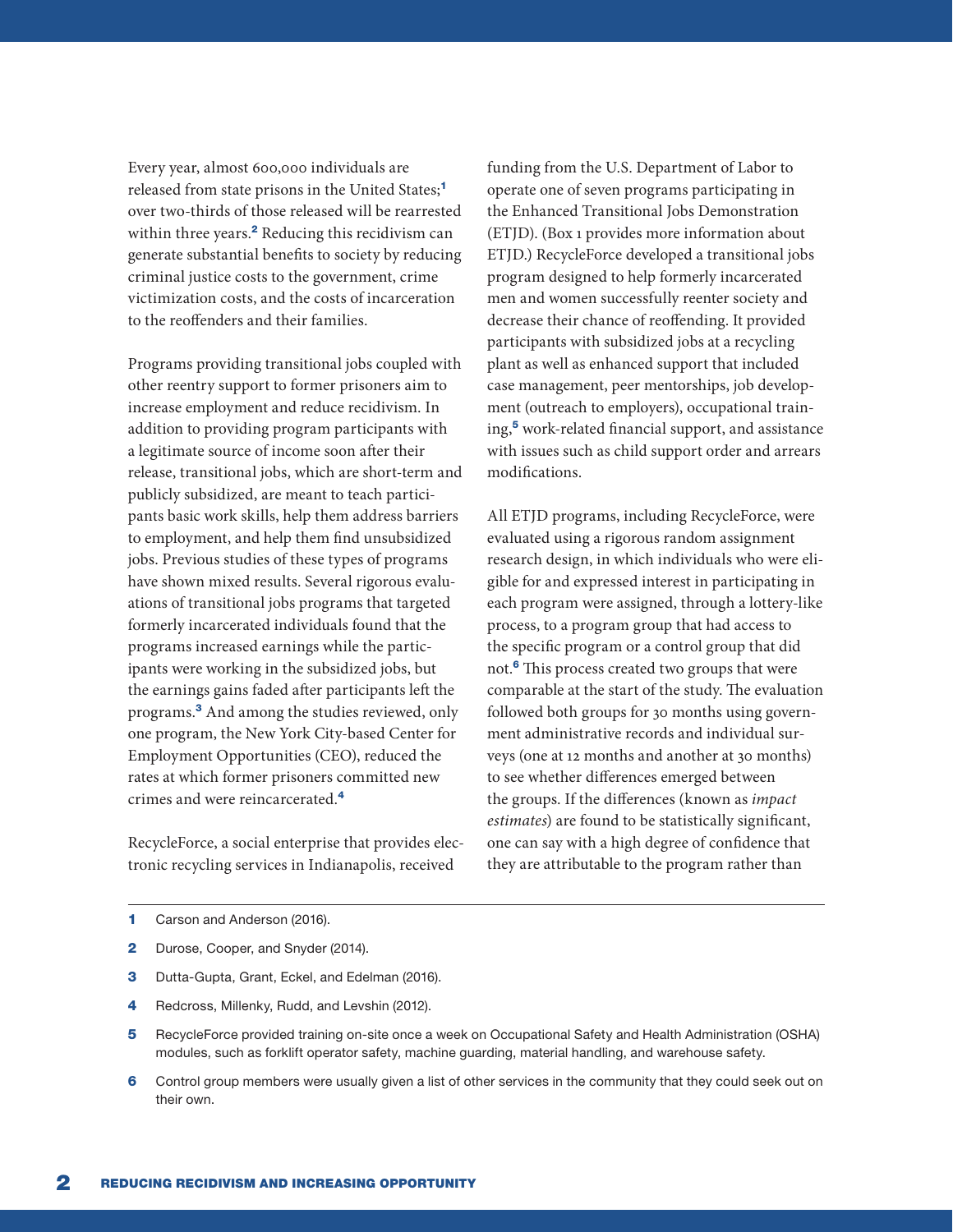#### **BOX 1**

#### THE ENHANCED TRANSITIONAL JOBS DEMONSTRATION

The Enhanced Transitional Jobs Demonstration (ETJD) is a large-scale demonstration project sponsored by the Employment and Training Administration (ETA) in the U.S. Department of Labor. In 2010, ETA held a national competition to select seven organizations to operate transitional jobs programs targeting either (a) low-income parents who did not live with one or more of their children (noncustodial parents) and who owed child support, or (b) individuals returning to the community from prison. Applicants were required to describe how their programs would be "enhanced" relative to earlier transitional jobs programs that had been tested. Each of the selected organizations received about \$6 million to serve 500 people. ETA contracted with MDRC and its partners, Abt Associates and MEF Associates, to conduct a multifaceted evaluation of the ETJD programs. (A description of the programs is provided in Appendix A in the technical supplement to this brief.) An earlier report described the implementation of the ETJD programs and their effects on participants' outcomes over a 12-month period,\* and a final report presents results from the evaluation based on 30 months of follow-up.†

to preexisting differences between the two groups. Full results, including costs for all seven programs, are available in the ETJD final report.<sup>7</sup>

This brief presents the financial benefits and costs of the ETJD program at RecycleForce and puts them in the context of similar programs. The brief focuses on RecycleForce because comparisons between the program and control groups indicated that this program increased individuals' employment and earnings and reduced recidivism, which were the primary goals of the program. The impact results, described briefly below, suggest that the benefits of the program might outweigh the costs. RecycleForce was the only one of the three programs targeting formerly incarcerated individuals to have an impact on recidivism over the 30-month follow-up period. In addition, the RecycleForce program is unique among the programs in the ETJD study in operating within a social enterprise (a business with a social purpose), generating revenue from its recycling business to help fulfill its broader mission to provide "life-changing workforce training to formerly incarcerated individuals." Research, especially benefit-cost analyses, on these types of businesses is limited.

The benefit-cost analysis set out to answer three questions:

- 1 What were the costs and benefits of the RecycleForce ETJD program?
- 2 Did the benefits of RecycleForce's ETJD program outweigh the costs, from the perspectives of the government, victims of crime, program group members, and society as a whole?
- **3** How do the benefits and costs of RecycleForce compare with those of other programs providing similar services to formerly incarcerated individuals?

# CHARACTERISTICS OF THE STUDY PARTICIPANTS

RecycleForce enrolled 1,000 sample members into the study over a two-year period.<sup>8</sup> The character-

<sup>\*</sup>Redcross, Barden, and Bloom (2016). † Barden et al. (2018).

**<sup>7</sup>** Barden et al. (2018).

<sup>8</sup> After enrollment, two individuals withdrew from the study, so the final analysis sample size was 998.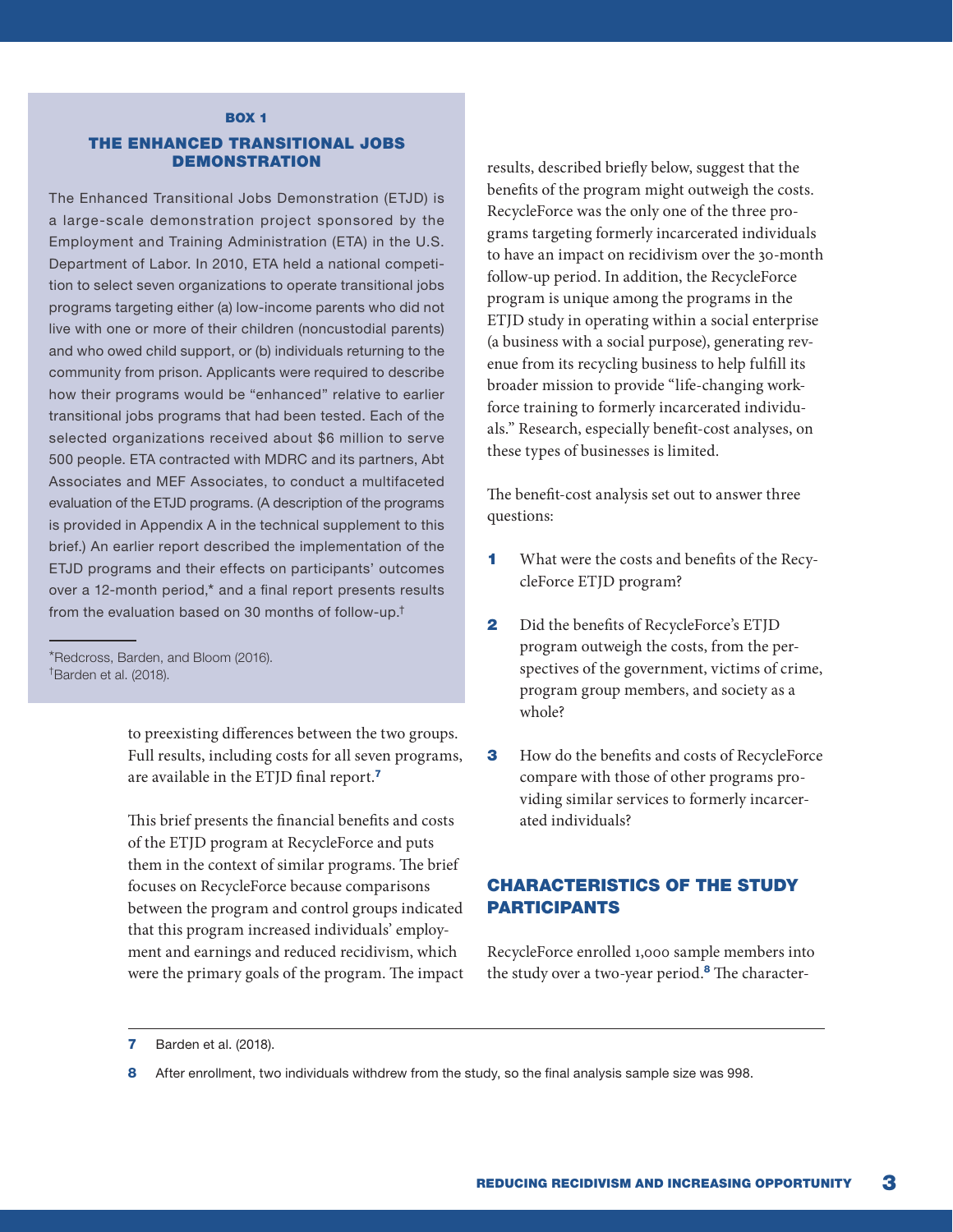istics of the study participants reflect the criteria established by the Department of Labor and RecycleForce. To be eligible for the program, individuals had to meet the following criteria:

- Released from a federal or state prison within the past 120 days
- Scored medium to high on the Indiana Risk Assessment System, which measures a person's risk of reoffending
- At least 18 years old, convicted of a crime as an adult under federal or state law, and never convicted of a sex offense
- No recent history of working consistently

The interim report presented background characteristics of the research sample at the time they entered the study.<sup>9</sup> The typical participant was an unmarried black man in his 30s who had been convicted of a felony. He had worked in the past but had limited recent work experience because of his incarceration. He was staying in someone else's home or living in a transitional facility such as a halfway house. About one-quarter did not have a high school diploma or equivalent, and close to two-thirds of participants had minor-age children.

#### PROGRAM IMPACTS

To provide context for the benefit-cost analysis results, Tables 1 and 2 present the RecycleForce program impacts, which are discussed in detail in the ETJD final report.<sup>10</sup>

Table 1 presents the impacts on criminal justice outcomes: Over the 30-month period, RecycleForce reduced recidivism (measured as any criminal justice event) by about 6 percentage points, a decrease of 8 percent. That is, fewer program group members had an encounter with the criminal justice system because of their enrollment in Recycle-Force. Examining specific measures of recidivism, the analysis shows that the program led to statistically significant reductions in incarcerations and prison admissions for parole or probation violations. Because days in prison are costly, this can result in considerable savings to the government.

Table 2 presents impacts on employment and earnings based on analysis of administrative data, which include only jobs covered by unemployment insurance.<sup>11</sup> Over the 30-month period, program group members earned \$4,775 more than control group members, a 54 percent gain. In the last year of follow-up, they earned just over \$1,000 more than the control group, which amounts to a 24 percent gain.

# FINDINGS FROM THE BENEFIT-COST ANALYSIS

This benefit-cost analysis examines how Recycle-Force's ETJD program generated costs or savings compared with what would have occurred in the absence of the program. Impacts from the study are used to generate estimates of costs and savings

<sup>9</sup> Redcross, Barden, and Bloom (2016).

**<sup>10</sup>** Barden et al. (2018).

<sup>11</sup> Jobs in the informal economy, jobs in which workers are treated as independent contractors, and some other types of employment are not included in this measure.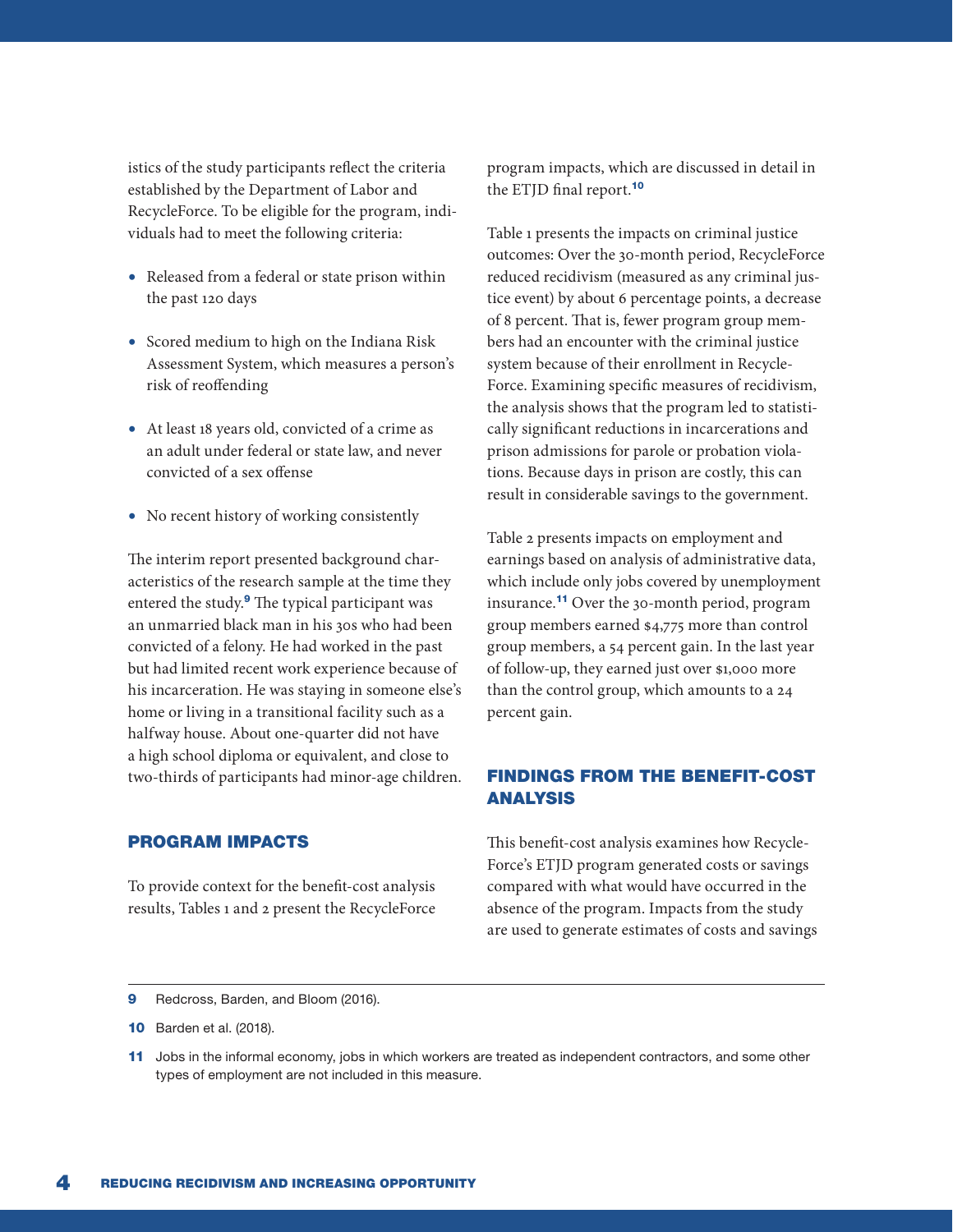#### IMPACTS OF RECYCLEFORCE ON CRIMINAL JUSTICE OUTCOMES OVER 30 MONTHS

| <b>OUTCOME</b>                                         | <b>PROGRAM</b><br><b>GROUP</b> | <b>CONTROL</b><br><b>GROUP</b> | <b>DIFFERENCE</b><br>(IMPACT) | 90%<br><b>CONFIDENCE</b><br><b>INTERVAL</b> |
|--------------------------------------------------------|--------------------------------|--------------------------------|-------------------------------|---------------------------------------------|
| Arrested, convicted, or admitted to jail or prison (%) | 67.4                           | 73.6                           | $-6.2**$                      | $[-10.7, -1.7]$                             |
| Arrested (%)                                           | 46.4                           | 51.0                           | $-4.6$                        | $[-10.3, 1.1]$                              |
| Convicted of a crime (%)                               | 36.2                           | 40.4                           | $-4.2$                        | $[-9.8, 1.4]$                               |
| Convicted of a felony                                  | 20.3                           | 25.2                           | $-4.9$                        | $[-9.8, 0.1]$                               |
| Convicted of a misdemeanor                             | 18.4                           | 18.5                           | $-0.1$                        | $[-4.7, 4.5]$                               |
| Convicted of a violent crime (%)                       | 7.5                            | 6.7                            | 0.8                           | $[-2.3, 3.9]$                               |
| Incarcerated (%)                                       | 66.1                           | 72.5                           | $-6.4***$                     | $[-11.1, -1.7]$                             |
| Incarcerated in jail                                   | 64.3                           | 68.8                           | $-4.5$                        | $[-9.4, 0.3]$                               |
| Incarcerated in prison                                 | 31.3                           | 39.9                           | $-8.6***$                     | $[-13.5, -3.8]$                             |
| Admitted to prison (%)                                 |                                |                                |                               |                                             |
| For a new crime                                        | 7.8                            | 10.3                           | $-2.5$                        | $[-5.5, 0.4]$                               |
| For a parole or probation violation                    | 24.7                           | 30.3                           | $-5.6**$                      | $[-10.1, -1.0]$                             |
| Total days incarcerated                                | 161                            | 209                            | $-48***$                      | $[-75, -21]$                                |
| Jail                                                   | 72                             | 86                             | $-14$                         | $[-28, 0]$                                  |
| Prison                                                 | 90                             | 121                            | $-31***$                      | $[-49, -12]$                                |
| Sample size                                            | 491                            | 491                            |                               |                                             |

SOURCE: MDRC calculations based on criminal justice data.

NOTES: Results in this table are regression-adjusted, controlling for pre-random assignment characteristics. Statistical significance levels are indicated as: \*\*\* = 1 percent; \*\* = 5 percent; \* = 10 percent. Rounding may cause slight discrepancies in calculating sums and differences.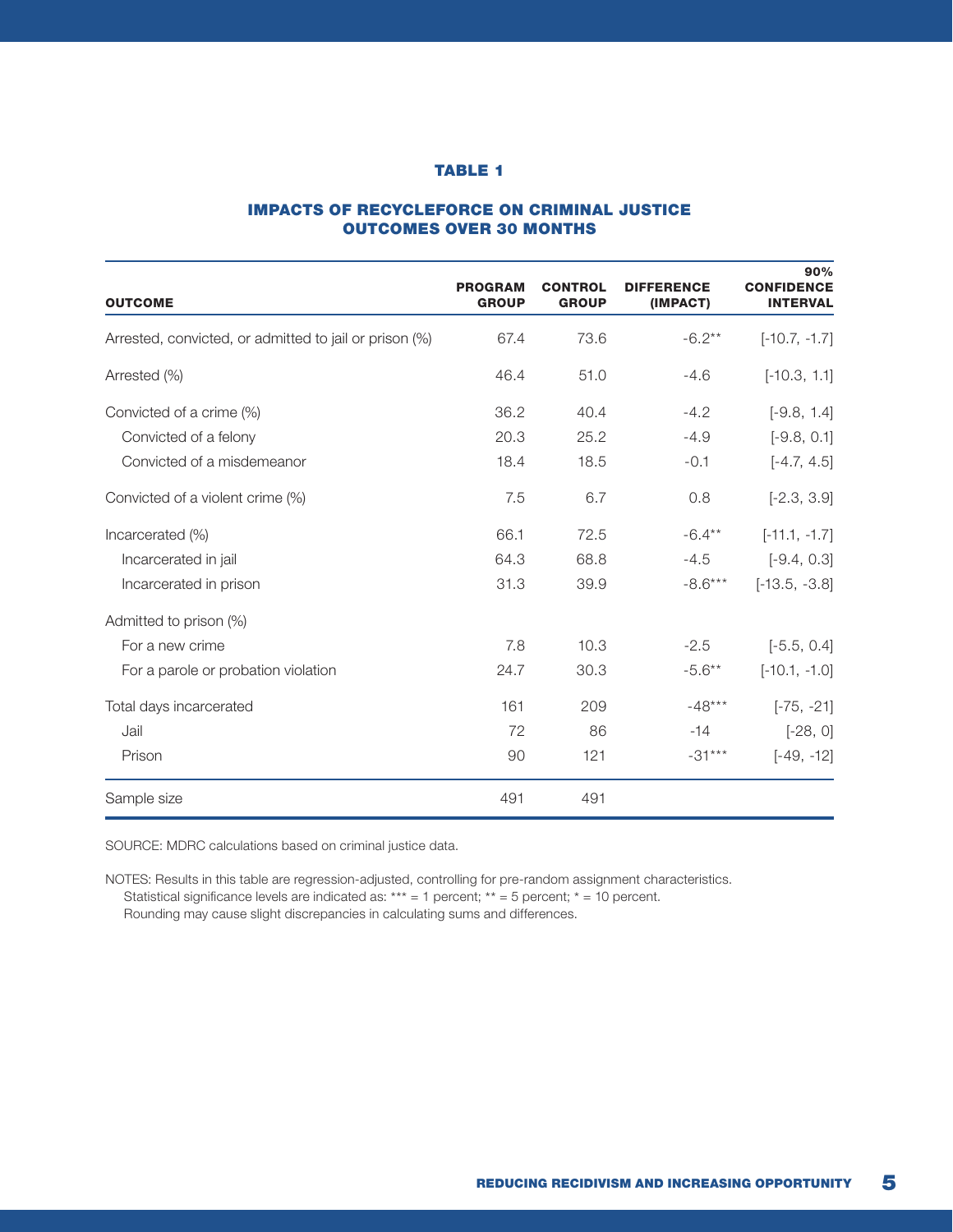#### IMPACTS OF RECYCLEFORCE ON EMPLOYMENT AND EARNINGS

| <b>OUTCOMES BASED ON ADMINISTRATIVE DATA</b>           | <b>PROGRAM</b><br><b>GROUP</b> | <b>CONTROL</b><br><b>GROUP</b> | <b>DIFFERENCE</b><br>(IMPACT) | 90%<br><b>CONFIDENCE</b><br><b>INTERVAL</b> |
|--------------------------------------------------------|--------------------------------|--------------------------------|-------------------------------|---------------------------------------------|
| Total earnings during 30-month follow-up (\$)          | 13,680                         | 8,905                          | $4.775***$                    | [3,455, 6,094]                              |
| Total earnings in last year of follow-up $(\$)$        | 5,202                          | 4,186                          | $1,016**$                     | [261, 1, 771]                               |
| Ever employed in last year of follow-up (%)            | 64.7                           | 55.7                           | $9.0***$                      | [3.9, 14.1]                                 |
| Quarters employed during last year of follow-up        | 1.6                            | 1.3                            | $0.3***$                      | [0.1, 0.4]                                  |
| Employed in all quarters of last year of follow-up (%) | 13.8                           | 10.5                           | 3.3                           | $[-0.1, 6.6]$                               |
| Sample size                                            | 500                            | 497                            |                               |                                             |

SOURCE: MDRC calculations based on quarterly wage data from the National Directory of New Hires.

NOTES: Results in this table are regression-adjusted, controlling for pre-random assignment characteristics.

Statistical significance levels are indicated as: \*\*\* = 1 percent; \*\* = 5 percent; \* = 10 percent.

Rounding may cause slight discrepancies in calculating sums and differences.

Employment rates and earnings include both ETJD subsidized jobs and all other jobs covered by unemployment insurance.

from four different perspectives: government, victims of crime, the program participant, and society, which takes into account the other three perspectives. Program costs, as well as costs and benefits due to changes in employment and recidivism,<sup>12</sup> are used to calculate the net present value of the program. Box 2 defines the terms used in the benefit-cost analysis.

This analysis presents all costs and benefits in 2016 dollars and uses a 2 percent discount rate on future costs and benefits. It provides the benefit-cost ratio

of the program for society as a whole, as well as from the government's perspective.

#### Net Cost

The net cost analysis examines how much more was spent on the program group members than the control group members, as a result of their enrollment in the RecycleForce program.

The net cost for the program group is expressed as a cost to the government, as ETJD was funded with

12 Because of different time frames, the data included in the benefit-cost analysis do not exactly match those presented in the previous section on program impacts.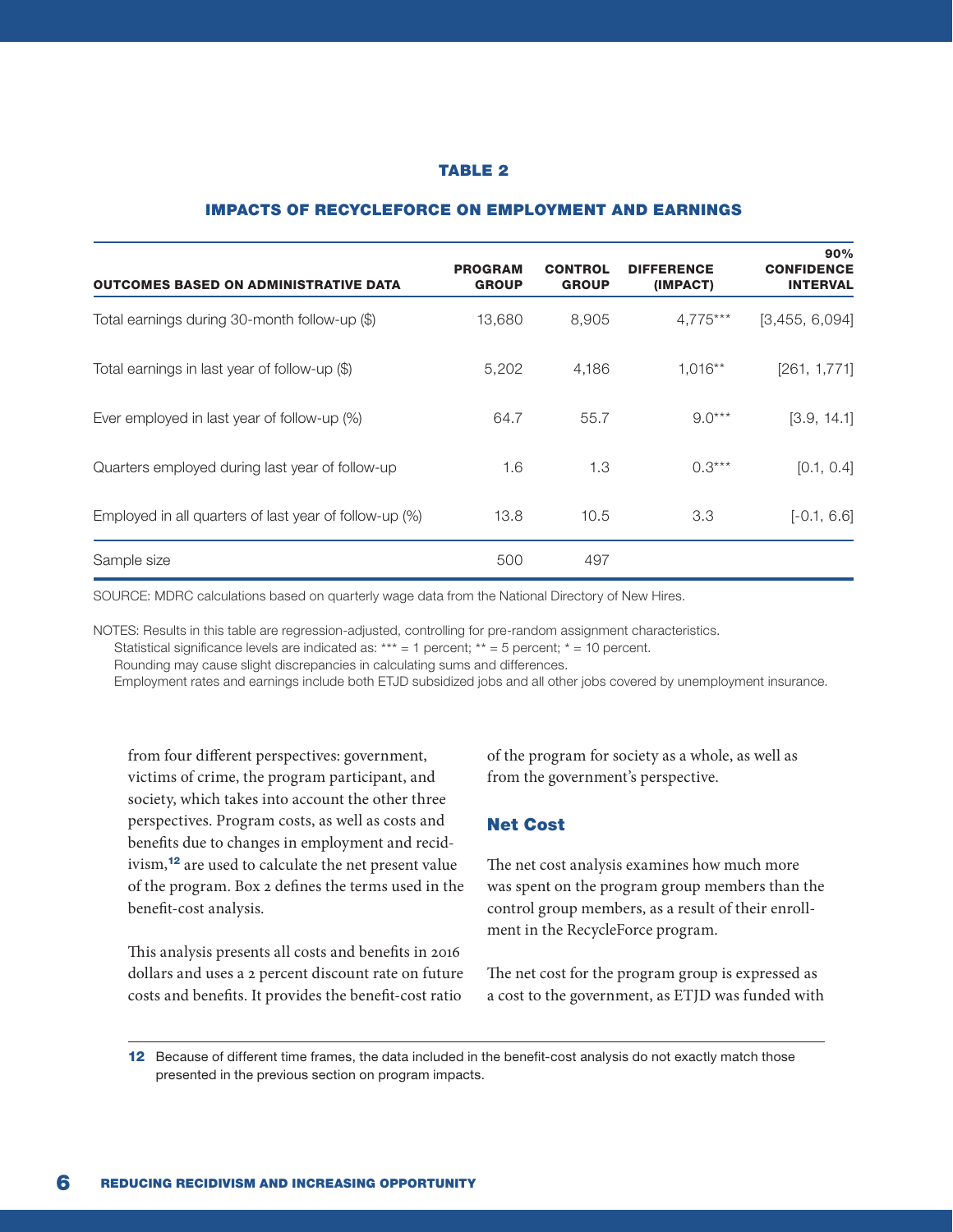#### **BOX 2**

#### TERMS USED IN BENEFIT-COST ANALYSIS

DISCOUNTING: Benefit-cost analysis expresses all benefits and costs in terms of the present. To account for the fact that a dollar in the future is less valuable than a dollar in the present, future costs and benefits are discounted at a predetermined rate multiplied by their distance in the future.

NET PRESENT VALUE: Net present value expresses the difference between net benefits and net costs, expressed in today's dollars. In this analysis, net benefits represent the savings produced by RecycleForce's effect on recidivism and the difference in employment between the program and control groups. The net cost is the difference between the amount spent on RecycleForce members and the amount spent for similar services for the control group.

**BENEFIT-COST RATIO:** To understand whether the benefits outweigh the costs, the net benefits are divided by the net costs. The ratio expresses the value returned for each dollar that is spent on the program. If a ratio is above one, it means the program returned benefits greater than the investment; if it is below one, it means that the benefits generated by the program did not outweigh the costs.

> a federal grant. This represents the total amount spent on RecycleForce participants less the cost of providing services to control group members. The total cost for program group members represents RecycleForce program costs, as well as education and training that the participants received from programs and services outside of RecycleForce. Table 3 shows the categories and breakdowns of the net costs for RecycleForce.

> The cost of providing RecycleForce ETJD program services fell into three categories: (1) the cost of operating RecycleForce, including staff salaries, fringe benefits, equipment and supplies, overhead, administrative costs, business expenses, and payroll costs; (2) support services provided to program group members; and (3) subsidized wages.

- OPERATING COSTS. The total operating costs include the costs of providing program services to ETJD participants, including staff case management, peer mentorships, job development, on-site Occupational Safety and Health Administration (OSHA) training, staff overhead, and payroll costs. This category also includes a portion of the cost of operating the RecycleForce business, such as maintaining the equipment and vehicles, advertising the services in the community, and other business expenses. RecycleForce hired some program group members after the end of the subsidy; the unsubsidized work is considered outside of the ETJD program and is not included in the ETJD program costs. As Table 3 shows, the cost of ETJD operations averaged \$6,322 per program group member.
- SUPPORT SERVICES. The support services provided by the program included expenses for high school equivalency test preparation, transportation assistance (bus passes and gas cards), clothing, tools, housing and utility assistance, and eyeglasses. The program spent an average of \$138 per person for these kinds of support.
- SUBSIDIZED WAGES. The program spent an average of \$4,597 per person for the wages to program participants.

The total cost of RecycleForce was \$11,057 per person. This is higher than the cost of the other six ETJD programs in the evaluation and other transitional jobs programs that have been studied. However, as noted above, this includes a portion of the cost of operating the RecycleForce business. In addition, RecycleForce was the only program in the evaluation that brought in revenue that could offset the operating costs. The remainder (the costs less the revenue) may be considered to be the cost required to provide ETJD participants with the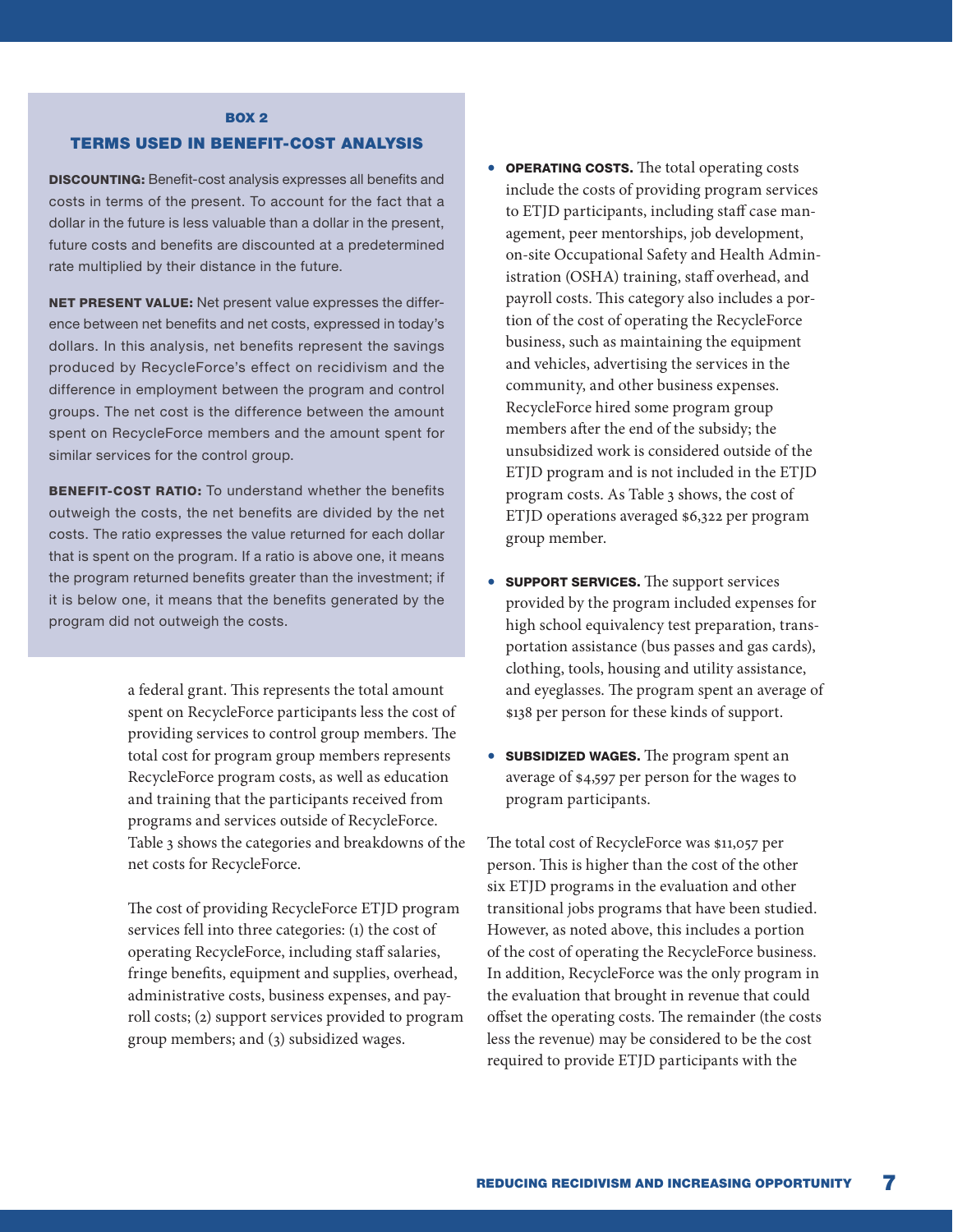#### ESTIMATED NET COST OF RECYCLEFORCE PER PROGRAM GROUP MEMBER (IN 2016 DOLLARS)

| <b>COMPONENT</b>                 | <b>PROGRAM</b><br><b>GROUP</b> | <b>CONTROL</b><br><b>GROUP</b> | <b>NET COST</b> |
|----------------------------------|--------------------------------|--------------------------------|-----------------|
| RecycleForce program costs       |                                |                                |                 |
| Program operations               | 6,322                          |                                |                 |
| Support services                 | 138                            |                                |                 |
| Subsidized wages                 | 4,597                          |                                |                 |
| Total RecycleForce program costs | 11,057                         | O                              | 11,057          |
| Non-ETJD costs                   |                                |                                |                 |
| Job search                       | O                              | 289                            | -289            |
| Education (ESL, ABE, GED)        | 624                            | 581                            | 43              |
| Community college                | 591                            | 642                            | -51             |
| Vocational training              | 473                            | 158                            | 315             |
| Total non-ETJD costs             | 1,688                          | 1,670                          | 18              |
| <b>Total costs</b>               | 12,745                         | 1,670                          | 11,075          |

SOURCES: Calculations for ETJD costs are based on fiscal data from ETJD programs and participation data from the ETJD management information system. Calculations for non-ETJD costs are based on data from the National Center for Education Statistics' Integrated Postsecondary Education Data System; the Office of Career, Technical, and Adult Education's National Reporting System; the ETJD 12-month survey; and Mastri and McCutcheon (2015).

NOTE: ESL = English as a second language; ABE = adult basic education; GED = General Educational Development exam preparation.

program services and support needed. As shown in Table 4, the revenue is estimated to be \$3,257 per program group member, making the cost less revenue an estimated \$7,800 per program group member. This is comparable to the program costs of the other ETJD programs, which ranged from \$6,971 to \$8,461 per program group member.

It is also important to consider the cost of services that program group members received outside of RecycleForce and the cost of services that control

group members received. These include expenditures by outside agencies for providing job search and education and training services, such as basic education, community college, and vocational training (training for a specific job, trade, or occupation, usually obtained from a community college or for-profit private school). The analysis estimated the cost of these outside services to be \$1,688 for the program group and \$1,670 for the control group. The non-ETJD costs include the cost of job search services provided to control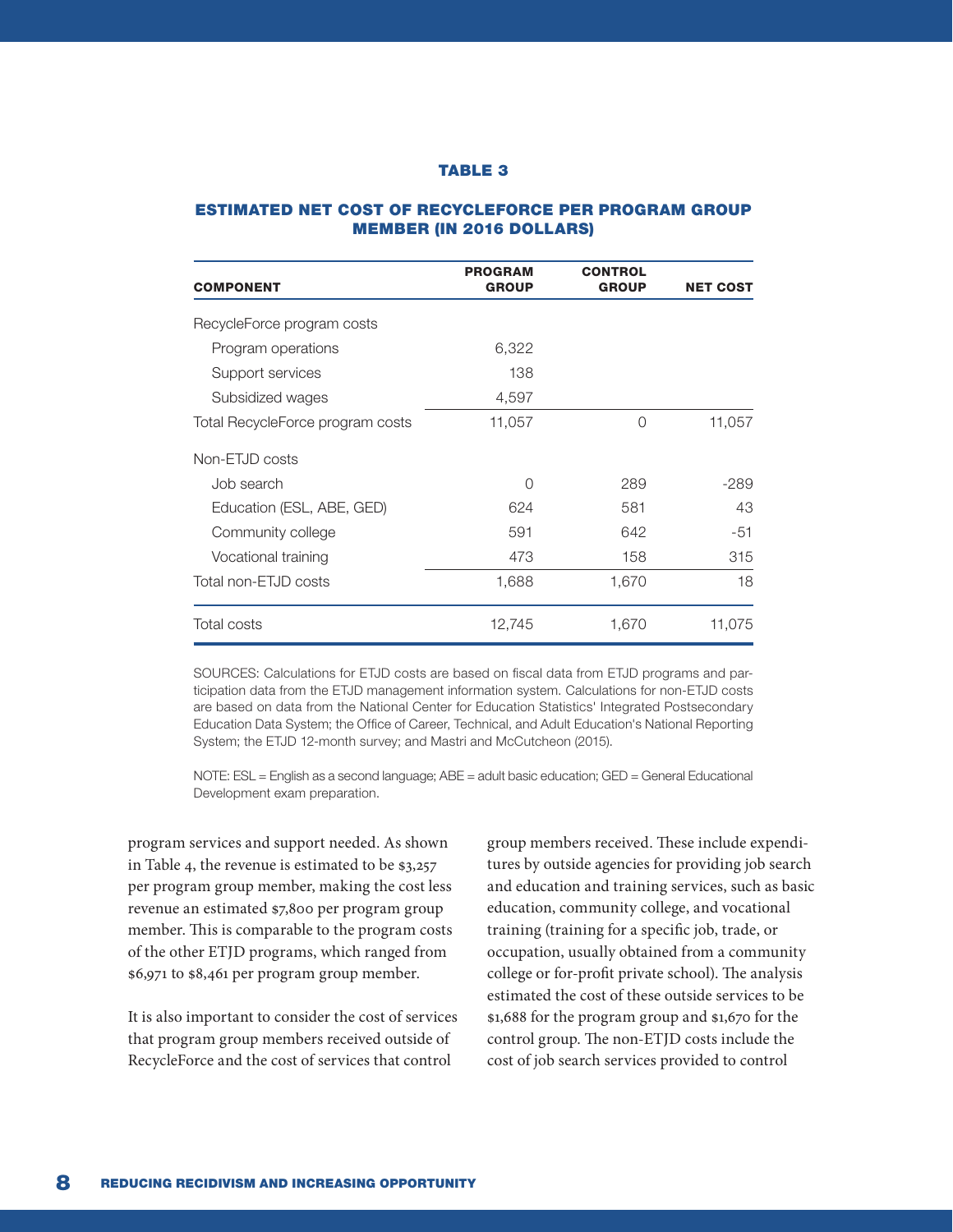#### ESTIMATED REVENUE PER PROGRAM GROUP MEMBER (IN 2016 DOLLARS)

| <b>REVENUE SOURCE</b>       | <b>REVENUE</b> |
|-----------------------------|----------------|
| Sale of recycled materials  | 1.960          |
| E-scrap processing fees     | 1.142          |
| Pickup fees                 | 100            |
| Contributions/miscellaneous | 55             |
| Total revenue               | 3.257          |

SOURCE: Fiscal data from RecycleForce.

group members, which are zero for program group members because they are included in the RecycleForce costs. But program group members were more likely to participate in vocational training than control group members, evening out the costs.<sup>13</sup> Overall, the net cost of RecycleForce was \$11,075 per program group member not accounting for revenue, which is presented as a benefit and discussed below.

#### Net Benefit

The benefits from RecycleForce stemmed from reduced recidivism among program group members, which generated savings to the government and benefits to potential victims of crime; increased output from the work produced by program group members; and increased earnings for program group participants, as well as tax payments to the government as a result of increased

earnings. This analysis focuses on the quantifiable benefits based on the impacts of the program.

For the recidivism measures, the research team estimated the costs associated with arrests, court cases, prison and jail, and victimization. Recidivism costs for arrests and court cases were estimated over the 30-month period, while prison and jail costs extended beyond that time frame. Because the length of stay in prison and jail may not be observable in the 30-month time frame, especially for admissions that occurred late in the study period, the analysis used an average length of stay based on the types of crimes for which study sample members were convicted, as opposed to the actual length of time they had been in prison or jail by the end of 30 months.

The marginal cost for each element of criminal justice system involvement was used, rather than the average cost. The marginal cost reflects the cost of a one-unit change in the use of criminal justice system resources, while the average cost reflects all costs, including those that would not be affected by a one-unit change. For example, in an analysis of prison costs, marginal daily cost per inmate is the cost of housing one additional inmate per day (including costs such as food and clothing), while the average daily cost equals the total prison daily budget divided by the average daily population. Using average cost can therefore lead to an overestimation of savings. The research team applied the marginal cost for each criminal justice event to the average number of incidents per program group member and control group member and compared them to estimate the difference.14

<sup>13</sup> Information on the type of training they received is not available from the data, and some of this training might have been provided by RecycleForce. To the extent that the training was provided by RecycleForce, the analysis may overestimate the net cost.

<sup>14</sup> All criminal justice incidents were included in the analysis, even if the difference in incidence between the program and control groups was nonsignificant.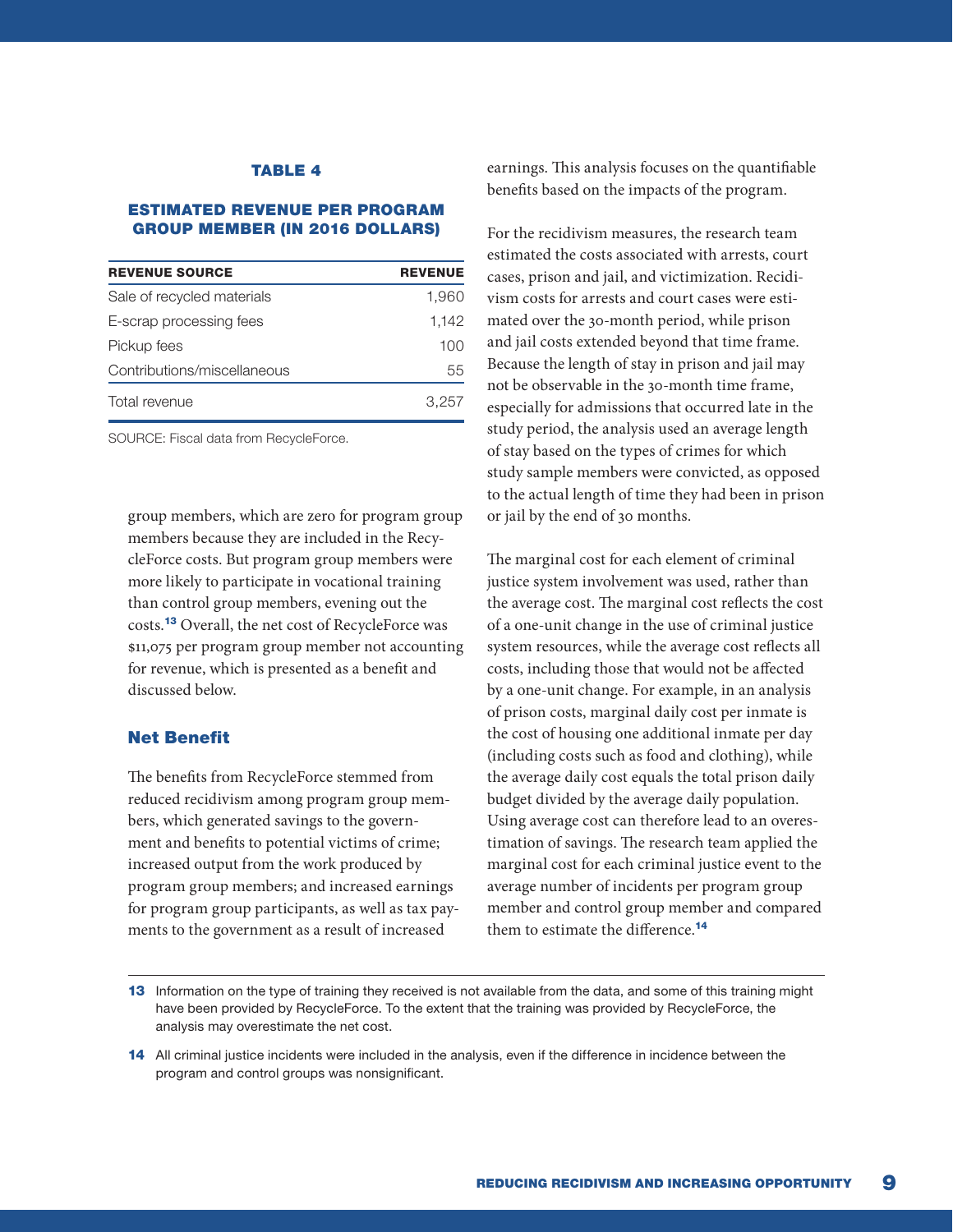The methodology and results from each element of criminal justice system involvement are described below; the results are shown in Table 5. Further detail is available in Appendix Table B.2 in the technical supplement.<sup>15</sup>

- ARRESTS. This category includes the law enforcement costs for one arrest at the Indianapolis Metropolitan Police Department. Savings due to arrests were relatively small, at \$44 per program group member.
- COURT CONVICTIONS. Cost savings from court cases were estimated using the average number of felony convictions for violent and nonviolent crime for each group. Savings from reduced nonviolent felony convictions were only \$10, while the program group members incurred a slightly larger cost on the system from violent felony convictions, at \$90.
- **PRISON AND JAIL.** The costs of operating the facility, such as the costs for food, clothing, medical costs, and staffing, were applied to the average number of days each group would have spent in the facility. For prison, length of stay was determined by the type of admission and, for convictions, the type of crime, while for jail, it was based on an average length of stay across all types of admissions.<sup>16</sup> Reduced admissions to prison for program group members, for both new crimes and parole violations, accounted for the largest savings to the criminal justice system, at \$1,414 and \$1,973 respectively. Admis-

sions to jail also produced savings, at \$178 per program group member.

• VICTIMIZATION. The research team estimated the number of crimes avoided, based on the number of arrests for the program and control groups, and associated costs, such as medical expenses and lost or damaged property for victims, to determine the avoided victim cost. Participation in RecycleForce led to \$686 in savings per program group member attributable to reduced victimization from crime prevented.

As shown in Table 5, the benefit from decreased use of criminal justice resources and reduced victimization totaled \$4,215 per person. This was a benefit for society as a whole.

Benefits from employment are expressed through the earnings for individuals, tax credits and payments based on these earnings, and fringe benefits associated with employment, as well as through the value of the output of the work that program participants performed.<sup>17</sup> This analysis uses a 100 percent decay rate. A decay rate estimates how quickly the benefits from the program diminish; a 100 percent decay rate assumes that all impacts disappear after the observed period, which varies from 3.75 to 5 years, depending on when the study participants were randomly assigned (participants entered the study between November 2011 and October 2013). It is important to note that the observed period used in the benefit-cost analysis covers a longer period than the 30-month impacts

- 15 Appendixes A to C can be found in Kimberly Foley, Mary Farrell, Riley Webster, and Johanna Walter, *Reducing Recidivism and Increasing Opportunity: Benefits and Costs of the RecycleForce Enhanced Transitional Jobs Program — Technical Supplement* (New York: MDRC, 2018).
- 16 Marginal cost and length of stay estimates for the criminal justice system come from a variety of sources, including published estimates in reports and consultation with state and local agencies.
- 17 Earnings data come from the National Directory of New Hires, while federal, state, and local tax information was available through federal, state, and local documentation.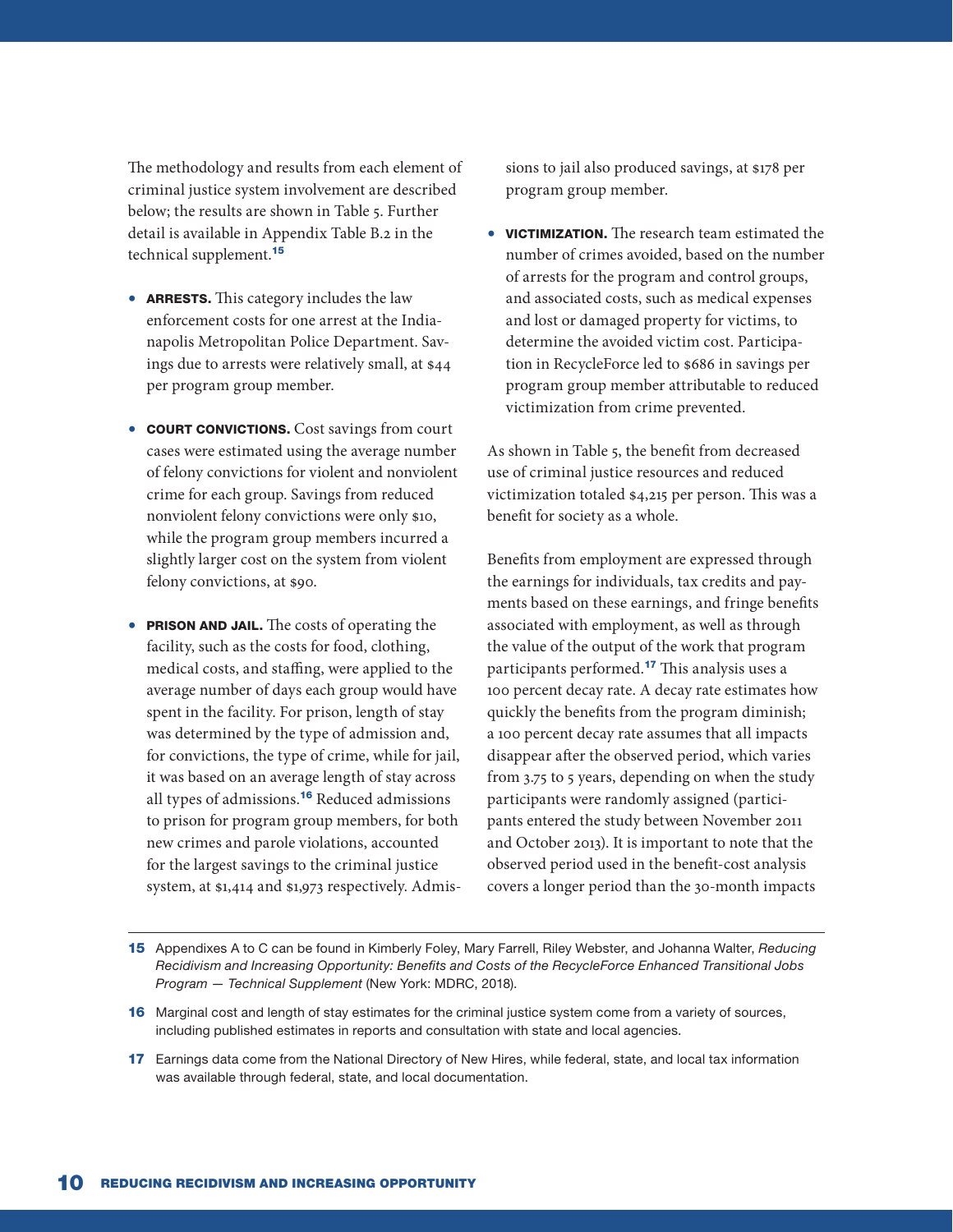#### ESTIMATED BENEFITS OF RECYCLEFORCE FROM REDUCED RECIDIVISM (IN 2016 DOLLARS)

| <b>PART OF THE SYSTEM</b>       | <b>PROGRAM</b><br><b>GROUP COST<sup>®</sup></b> | <b>CONTROL</b><br><b>GROUP COST<sup>®</sup></b> | <b>DIFFERENCE:</b><br><b>PER PERSON</b><br><b>COST SAVINGS</b> |
|---------------------------------|-------------------------------------------------|-------------------------------------------------|----------------------------------------------------------------|
| Police (arrests)                | 555                                             | 598                                             | 44                                                             |
| Court                           |                                                 |                                                 |                                                                |
| Violent crime convictions       | 457                                             | 367                                             | -90                                                            |
| Nonviolent crime convictions    | 36                                              | 46                                              | 10                                                             |
| Jail                            | 3,034                                           | 3,212                                           | 178                                                            |
| Prison                          |                                                 |                                                 |                                                                |
| New crime                       | 4,348                                           | 5,762                                           | 1,414                                                          |
| Parole violation                | 7,456                                           | 9,429                                           | 1,973                                                          |
| Total                           | 15,885                                          | 19,414                                          | 3,529                                                          |
| Victim benefits                 |                                                 |                                                 | 686                                                            |
| Total criminal justice benefits |                                                 |                                                 | 4,215                                                          |

SOURCES: Marginal costs were estimated using cost information from county and state criminal justice agencies and published reports, as detailed in Appendix Table B.1.

NOTES: Rounding may cause slight discrepancies in calculating sums and differences.

<sup>a</sup>Program and control group costs represent how much the average program and control group member incurred on each part of the criminal justice system. These costs are equal to the average number of criminal justice incidents each group member experienced multiplied by the marginal cost of that incident (e.g., average number of arrests per program or control group member times the marginal cost of an arrest).

reported above. Further detail on sources, methods, and time frame is available in Appendix B in the technical supplement.

Table 6 shows the overall breakdown of benefits and costs from increased employment, from both the government's and participants' perspectives.

• **EARNINGS AND BENEFITS.** Program group members earned \$5,696 more than control group members over the five-year period. Required fringe benefits (unemployment insurance and workers' compensation) were a benefit to participants, at \$108.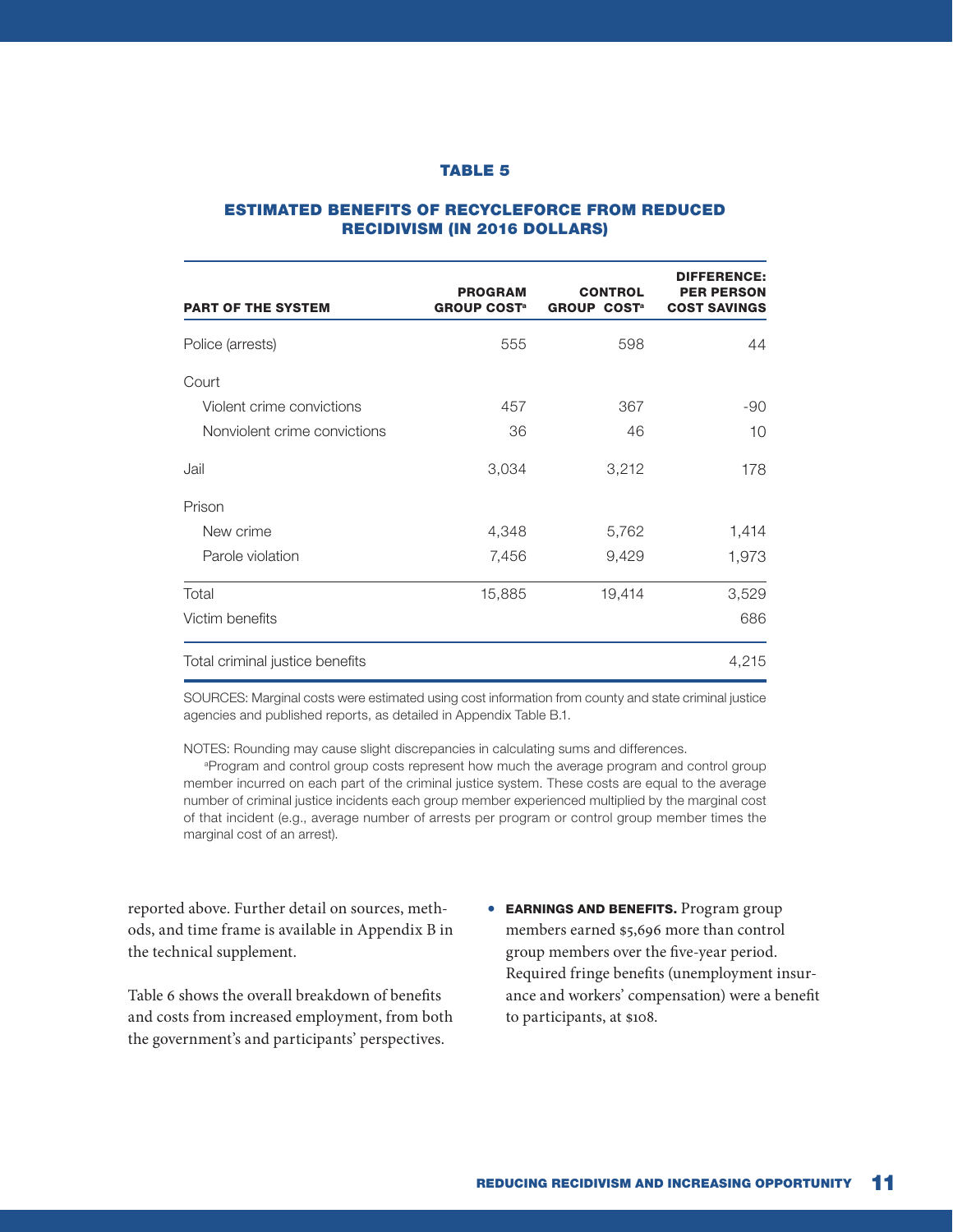#### ESTIMATED BENEFITS OF RECYCLEFORCE FROM INCREASED EMPLOYMENT (IN 2016 DOLLARS)

|                                       | <b>GOVERNMENT</b>              |                                |                   | <b>PARTICIPANT</b>             |                                |                   |
|---------------------------------------|--------------------------------|--------------------------------|-------------------|--------------------------------|--------------------------------|-------------------|
|                                       | <b>PROGRAM</b><br><b>GROUP</b> | <b>CONTROL</b><br><b>GROUP</b> | <b>DIFFERENCE</b> | <b>PROGRAM</b><br><b>GROUP</b> | <b>CONTROL</b><br><b>GROUP</b> | <b>DIFFERENCE</b> |
| Earnings <sup>a</sup>                 | $\overline{0}$                 | 0                              | $\overline{0}$    | 27,023                         | 21,328                         | 5,696             |
| Fringe benefits                       | $\overline{0}$                 | 0                              | $\overline{0}$    | 513                            | 405                            | 108               |
| Tax payments and credits <sup>b</sup> |                                |                                |                   |                                |                                |                   |
| Tax payments                          | 7,042                          | 5,662                          | 1,381             | $-4,981$                       | $-4,036$                       | $-945$            |
| Earned Income Tax Credit              | $-1,705$                       | $-1,251$                       | $-453$            | 1,705                          | 1,251                          | 453               |
| Child credits                         | $-298$                         | $-226$                         | $-72$             | 298                            | 226                            | 72                |
| Total tax payments and credits        | 5,040                          | 4,184                          | 856               | $-2,978$                       | $-2,558$                       | $-420$            |
| Value of output <sup>c</sup>          | 3,257                          | $\circ$                        | 3,257             | $\circ$                        | $\circ$                        | $\circ$           |
| Total                                 |                                |                                | 4,113             |                                |                                | 5,384             |

SOURCE: Employment data based on quarterly wage data from the National Directory of New Hires.

NOTES: Rounding may cause slight discrepancies in calculating sums and differences.

aEmployment earnings include up to five years of data for both ETJD subsidized jobs and all other jobs covered by unemployment insurance. **bState and federal taxes and credits were estimated using rules for the 2016 filing year.** 

c Value of output is measured by revenue from RecycleForce operations.

• TAX PAYMENTS. Due to the increase in earnings, there was an increase in tax payments (from both participants and employers) to the government, which is a benefit to the government, at \$1,381 per person.<sup>18</sup> Tax payments were a loss to

participants, who paid more than their control group counterparts by \$945.

- **TAX CREDITS.** Tax credits were a transfer from the government to participants; the Earned
- 18 Note that taxes paid by employees and taxes paid by employers are considered a benefit to the government, but not to society as a whole, because they represent a transfer from the employee or the employer to the government, respectively. Because the table does not show the benefits and costs to employers (such as the cost of wages and benefits, revenue, and other value of output from jobs), employer-paid taxes are presented only as a benefit to the government. The employer taxes paid by RecycleForce are included in the program costs.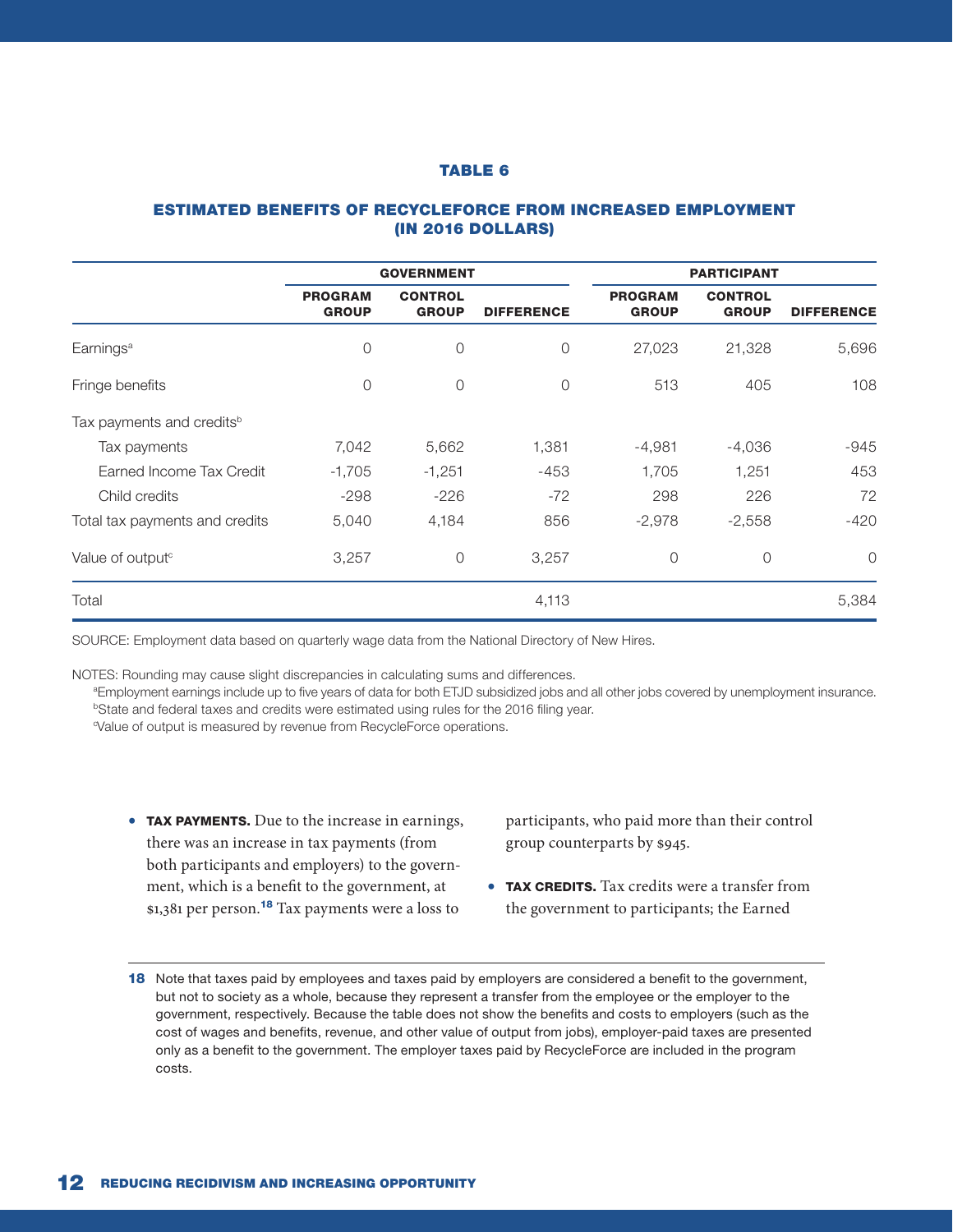Income Tax Credit generated a \$453 loss to the government and a gain to participants, while child tax credits were much smaller, as a \$72 loss to the government and benefit to participants.

• VALUE OF JOB OUTPUT. The value of the output from jobs was the largest benefit to the government on the employment side, at \$3,257. This is estimated using the value of the revenue that RecycleForce generated through its recycling business, in which program group members worked subsidized jobs. This is considered a benefit to the government, as the revenue offsets the cost of the program. The revenue allowed RecycleForce to provide more services than it would otherwise have been able to provide with the government funding it received for the ETJD program.

In addition to the benefits from recidivism and employment, the research team estimated the value of Supplemental Nutrition Assistance Program (SNAP) payments provided to program group members and control group members and child support payments made by both groups (see Table 7). Program group members received approximately \$166 less in SNAP than the control group.<sup>19</sup> This is expressed as a loss to participants, but as a benefit to the government, through reduced costs. The government also benefited from a decrease in the cost of administering the program, at \$22.20

Program group members paid \$490 more in child support payments than the control group (see Table 7). Most of the increase in child support payments went to custodial parents (88 percent),

compared with 12 percent that went to the government; the net benefit to society is zero.

#### Net Present Value of RecycleForce

Table 7 combines the net costs and net benefits for each perspective to obtain the net present value and presents the benefit-cost ratios. Three perspectives included in this analysis experienced net benefits as a result of the program. Overall, the benefits to society from the ETJD Recycle-Force program outweighed the costs by \$2,222 per person. The benefit-cost ratio for the program from society's perspective is 1.20; that is, for every dollar invested in RecycleForce, \$1.20 was generated. This result suggests that program generated more in benefits than it cost to operate when the perspectives of government, victims of crime, and participants are taken into account.

Overall, participants received \$4,728 per person in benefits as a result of the program. This strong benefit was due to increased earnings, which were offset only slightly by an increase in taxes paid as a result of their employment. These benefits were also decreased by additional child support payments made and a decrease in SNAP benefits received.

Avoided costs for potential victims amount to a benefit of \$686 per person; victims did not experience any costs of the program. These avoided costs, from crime prevented due to RecycleForce, include medical expenses and damage to property.

20 Administrative costs were estimated from Food and Nutrition Service (2017).

<sup>19</sup> The difference in SNAP benefits was estimated from the 12- and 30-month surveys, which calculated an average difference in the percentage of each group receiving benefits. The research team applied these impacts to the average monthly benefit per person in Indiana, using U.S. Department of Agriculture data as presented by the Kaiser Family Foundation and available at kff.org. See Kaiser Family Foundation (2016).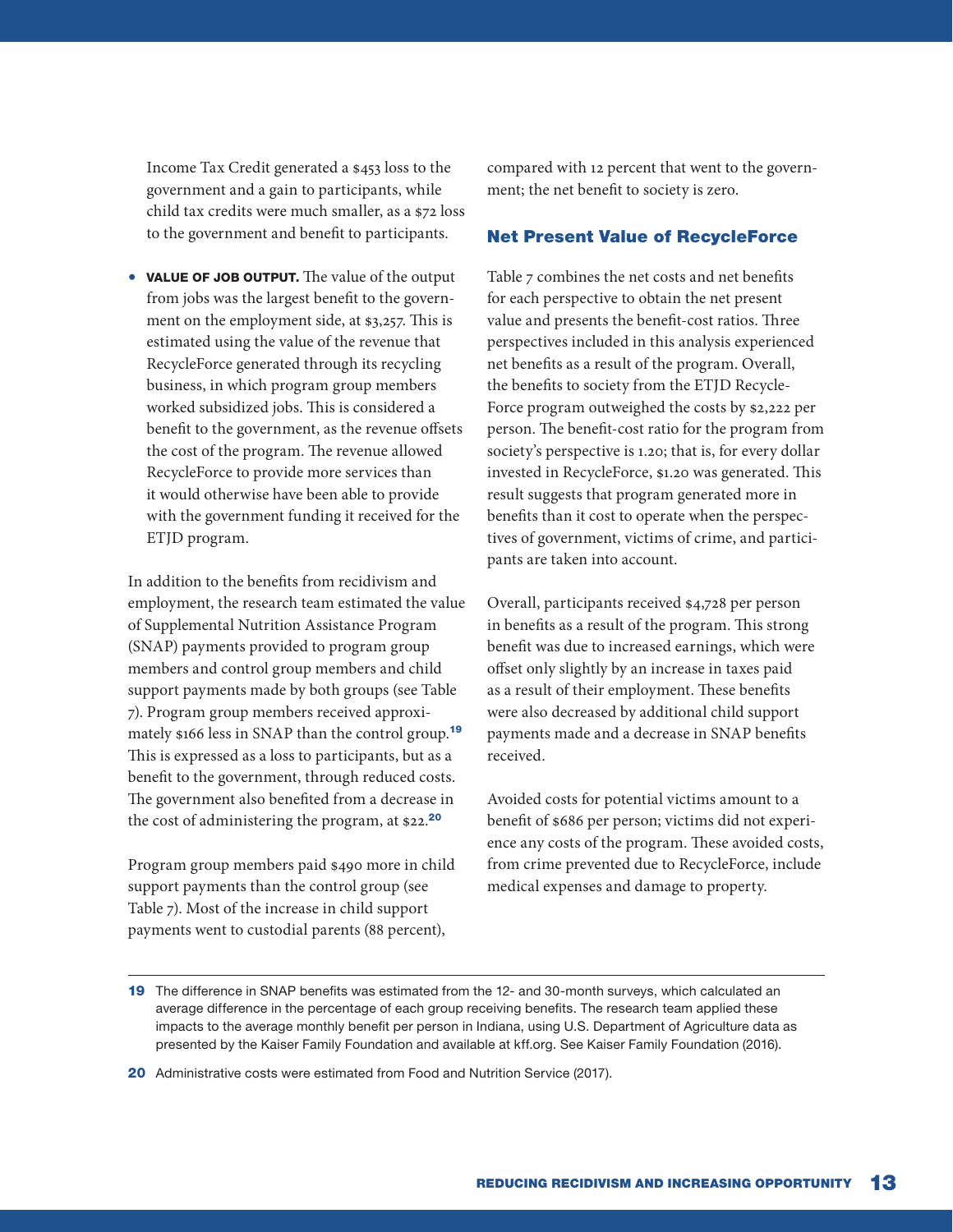|                                           | <b>GOVERNMENT</b> | <b>VICTIM</b> | <b>PARTICIPANT</b> | <b>SOCIETY</b> |
|-------------------------------------------|-------------------|---------------|--------------------|----------------|
| <b>Benefits</b>                           |                   |               |                    |                |
| Criminal justice                          | 3,529             | 686           | $\overline{0}$     | 4,215          |
| Employment                                |                   |               |                    |                |
| Earnings and fringe benefits <sup>a</sup> | $\Omega$          | $\Omega$      | 5,804              | 5,804          |
| Tax payments and creditsb,c               | 856               | $\Omega$      | $-420$             | $\Omega$       |
| Value of output <sup>d</sup>              | 3,257             | 0             | $\Omega$           | 3,257          |
| Total employment benefits                 | 4,113             | $\circ$       | 5,384              | 9,061          |
| <b>SNAP</b> <sup>e</sup>                  |                   |               |                    |                |
| SNAP payments                             | 166               | $\Omega$      | $-166$             | $\Omega$       |
| Administrative costs                      | 22                | $\Omega$      | $\Omega$           | 22             |
| Child support payments <sup>f</sup>       | 59                | 0             | $-490$             | $\Omega$       |
| Total benefits                            | 7,888             | 686           | 4,728              | 13,297         |
| <b>Costs</b>                              |                   |               |                    |                |
| RecycleForce program costs                | $-11,075$         | 0             | 0                  | $-11,075$      |
| Net present value (per person)            | $-3,187$          | 686           | 4,728              | 2,222          |
| Benefit-cost ratio                        | 0.71              |               |                    | 1.20           |

#### NET BENEFITS AND COSTS OF RECYCLEFORCE (IN 2016 DOLLARS)

SOURCES: Marginal costs were estimated using cost information from county and state criminal justice agencies and published reports, as detailed in Appendix Table B.1. Employment data were based on quarterly wage data from the National Directory of New Hires. SNAP payments were estimated using impacts from the 12- and 30-month surveys and the average monthly benefit per person in Indiana from Kaiser Family Foundation (2016). Administrative costs were estimated from Food and Nutrition Service (2017).

NOTES: Rounding may cause slight discrepancies in calculating sums and differences.

aEmployment earnings include up to five years of data for both ETJD subsidized jobs and all other jobs covered by unemployment insurance.<br><sup>b</sup>State and federal taxes and credits were estimated using rules for the 2016 filing year.

Tax payment benefits to society overall are zero (not equal to the sum of tax payment benefits to the government and the costs of payments to participants) because of the payments by employers, whose costs are not shown here. Value of output is measured by revenue from RecycleForce operations.

e SNAP = Supplemental Nutrition Assistance Program.

f Child support benefits to society overall are zero (not equal to the sum of the child support benefits to the government and the costs of payments to participants) because of the payments to custodial parents, whose benefits are not shown.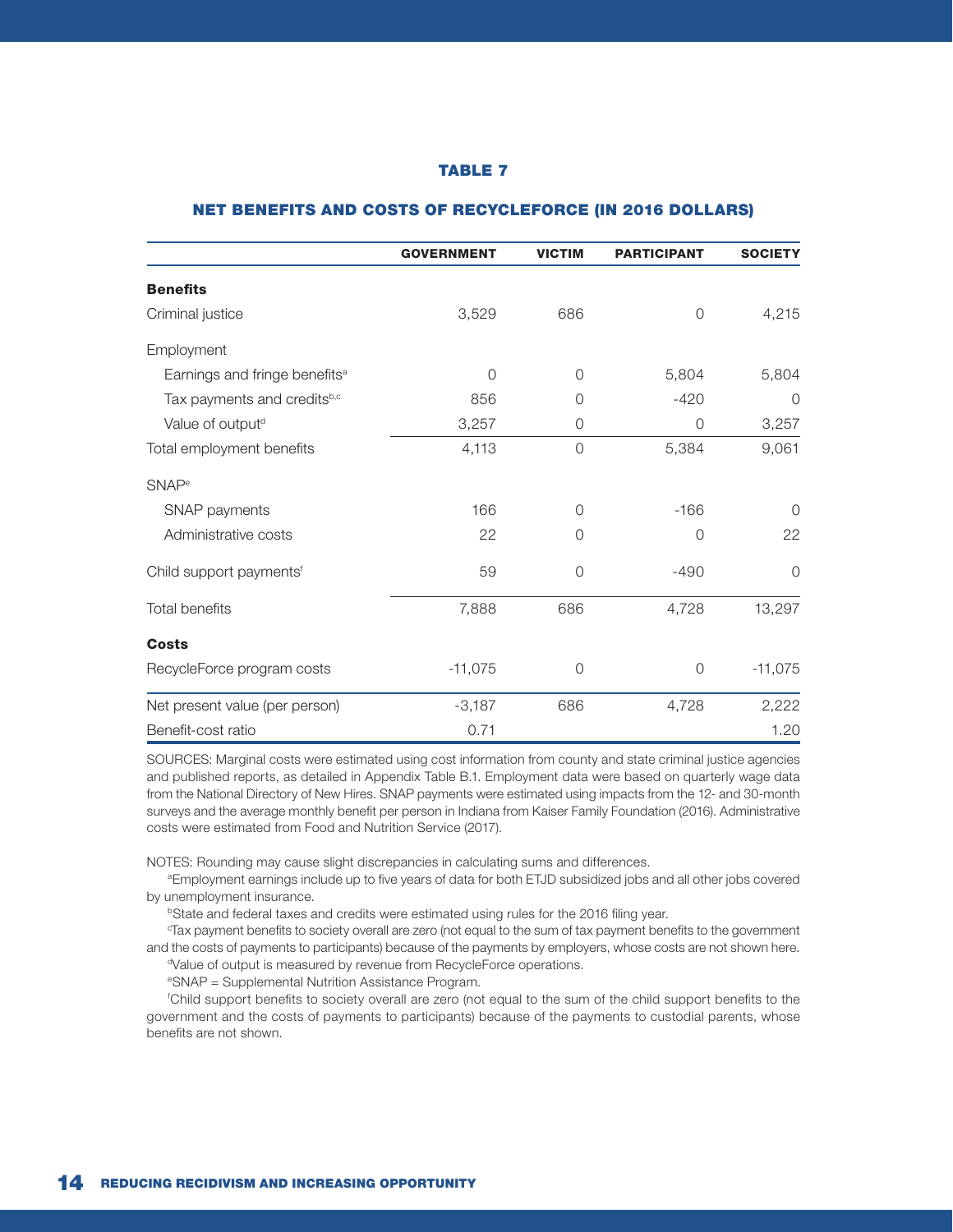When considering only the government perspective, the program's net cost per person was \$3,187 and the benefit-cost ratio is 0.71. The government and taxpayers benefited most from the savings to the criminal justice system, followed by the value of the output of the jobs that program group members performed. The government also benefited from increased tax payments from participants, increased child support payments from participants to reimburse for public assistance paid to custodial parents, and savings due to reduced SNAP benefits. However, because the cost of the program was relatively high, the benefits did not outweigh the costs. As a result, the program was not cost effective from the government's perspective alone, but it did generate benefits to others in society through this investment.

The next two sections discuss certain assumptions that may affect the results of this analysis and limitations that may have caused the benefits of the program to society, as positive as they were, to be underestimated.

#### SENSITIVITY ANALYSIS

Sensitivity analyses show how the results of a benefit-cost analysis change when certain underlying assumptions are altered and provide insight into how much influence certain assumptions have on the outcome of the analysis. For this report, sensitivity analyses focused on two main assumptions: the employment benefit decay rate and the discount rate. The main analysis was not sensitive to these assumptions. The benefit-cost ratio increased only slightly, from 1.20 to 1.21, using a 0 percent decay rate, rather than a 100 percent decay rate. When the analysis was conducted with a

discount rate of 5 percent rather than 2 percent, the benefit-cost ratio decreased to 1.18.

A third component that was important to test was the inclusion of optional fringe benefits, such as retirement contributions, health insurance, and life insurance. The main analysis assumed that only required benefits (unemployment insurance and workers' compensation) were provided to program participants. However, it is possible that some participants received optional fringe benefits as well. When optional fringe benefits were included in the analysis, the benefit-cost ratio to society increased to 1.28.

Details and results of the sensitivity analyses are presented in Appendix C in the technical supplement.

# LIMITATIONS

While this analysis sought to quantify as many benefits and costs as possible, it has some limitations, particularly regarding unquantified benefit categories. An important unquantified benefit is the value of the output of the program participants' subsidized jobs at RecycleForce. Recycle-Force contributes to recycling efforts in Indianapolis, which represents a benefit to society through improvements in health, reduced environmental cleanup expenditures, and consumer savings through less expensive goods made from recycled materials.<sup>21</sup> Some of this benefit is captured in RecycleForce's revenue from pickup fees and sales of processed materials, which is shown as the value of output. There could be value to recycling beyond the revenue that the company accrues through its work if RecycleForce induces recycling of e-waste that would not have occurred in absence of the

**21** Drayton (2007).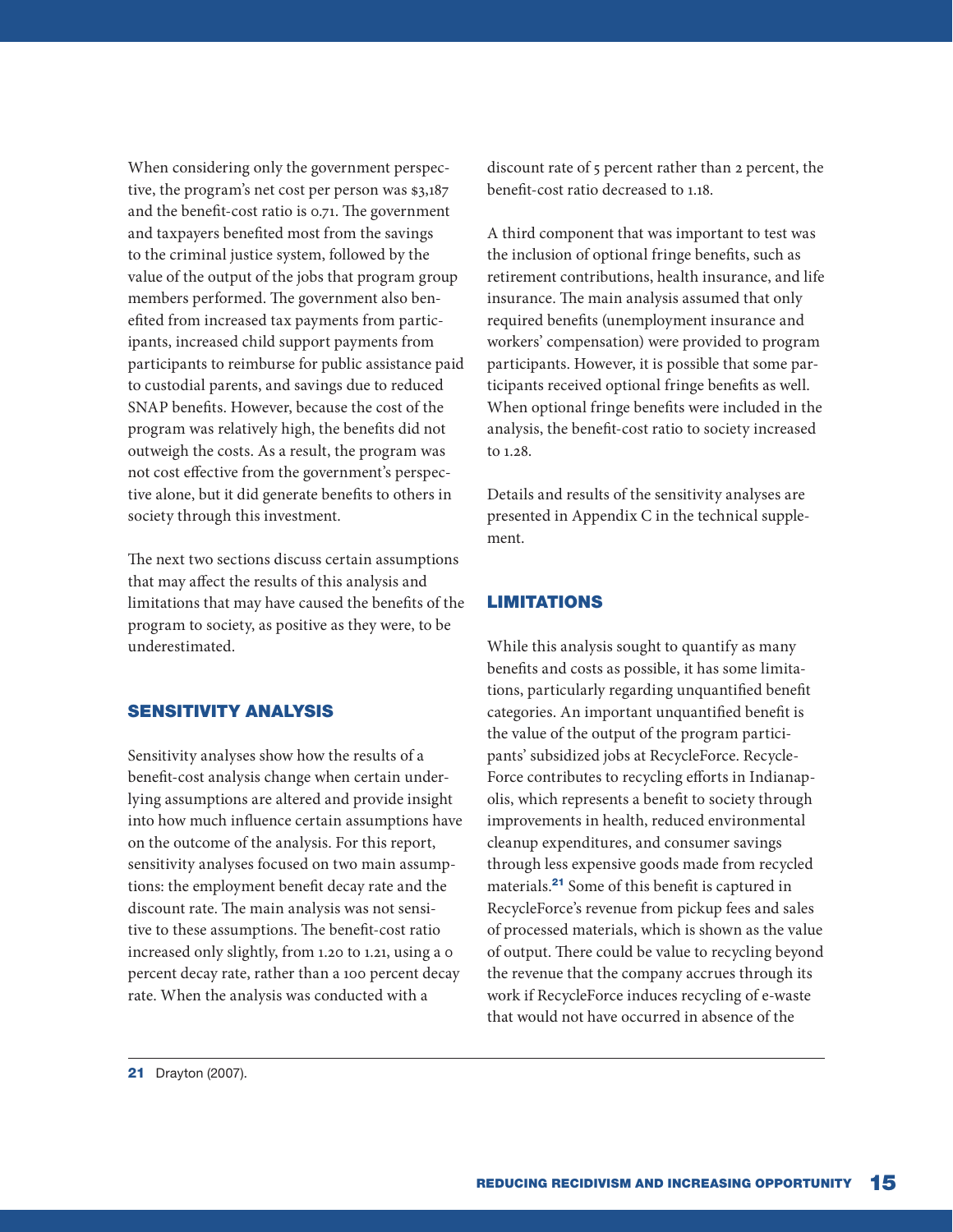program.<sup>22</sup> However, the degree to which this occurs and data on the benefit that would have resulted could not be estimated for this analysis.

Also unquantified is the potential benefit to participants and their families from reduced recidivism, especially through participants' reduced time in prison or jail. This benefit can take a variety of forms, including increased self-esteem at making a successful transition from prison to employment or improved relationships with friends and family. Although the research team was unable to quantify them, it is probable that some of these benefits were realized.

Finally, this analysis does not take into consideration potential differences in supervision and work release fees that the program and control group members may have paid to the government. It is possible that, due to higher rates of employment and lower rates of recidivism, program group members paid more in fees than control group members. If this is the case, these fees may further increase the benefit to the government.

In addition to unquantified benefits, the analysis faced some data limitations. For example, the administrative data do not include arrests that did not lead to court cases. While these arrests use law enforcement resources, it is not known whether there was a difference in the rates of program group and control group members who were arrested but whose arrest did not proceed to court. Thus, it is unclear how this would affect the final benefit-cost ratio.

# COMPARISONS WITH OTHER PROGRAMS

Overall, this analysis suggests that RecycleForce's ETJD grant program generated benefits that exceeded the costs of providing the program by reducing recidivism and its cost burden on the criminal justice system and potential victims, and by increasing earnings for program group members. RecycleForce aimed to serve an especially high-risk group of individuals who were recently incarcerated, and it is promising that the benefit to society overall was positive. However, because the program was expensive to operate, the cost of the program outweighed the benefits when considering the government's perspective alone. At the same time, it is important to consider the potential unquantified benefits, described in the limitations section, that were not included in the overall benefit-cost ratio.

When considering these findings, it is helpful to put them in context with studies of other programs that provide similar services to a comparable group of participants. At \$11,057 per program group member, RecycleForce had relatively high program costs, and it is important to acknowledge the reason for these costs, especially compared with those of other programs. Two other studies, the Center for Employment Opportunities (CEO) evaluation and the Transitional Jobs Reentry Demonstration (TJRD), found lower program costs per person than those experienced by RecycleForce (\$4,000 in CEO and \$3,700 in TJRD, in 2016 dollars).<sup>23</sup> An evaluation of the Milwaukee Safe Streets Prisoner Release Initiative (PRI), which provided subsi-

23 Redcross, Millenky, Rudd, and Levshin (2012); Redcross et al. (2010).

<sup>22</sup> Indiana requires video display device manufacturers to collect and recycle at least 60 percent of the weight of devices they sell and restricts discarding e-waste in landfills, which could influence whether consumers seek out other recycling options. See Wheeler (2013).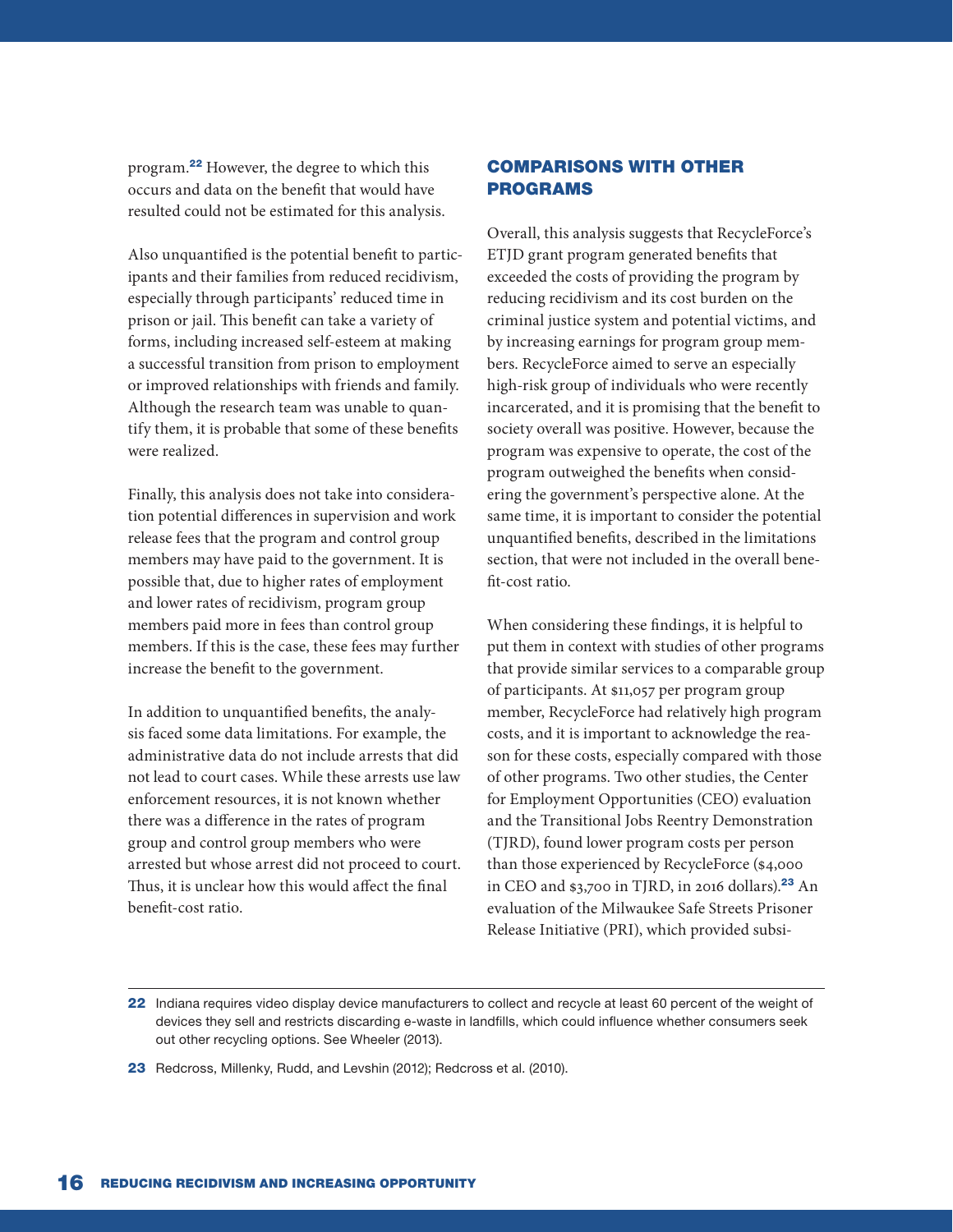dized employment opportunities and postrelease services as well as six months of prerelease services, estimated that the cost of that program was approximately \$5,800 per program group member (adjusted to 2016 dollars).<sup>24</sup> A key consideration is that RecycleForce was a social enterprise, and a large portion of the program costs covered program operations, which were probably higher due to the requirements of operating a business. CEO, the programs in TJRD, and PRI did not have costs associated with operating a social enterprise.

In addition, the RecycleForce ETJD program spent more on transitional job wages than CEO and the programs in TJRD, at \$4,597, compared with about \$1,100 for CEO and an average of about \$1,900 for TJRD. RecycleForce participants also spent longer in their transitional jobs, on average, than participants in CEO or TJRD did (14 weeks, compared with 9 and 11 weeks, respectively). As a result of providing a more intensive level of services, RecycleForce experienced higher costs.

While the TJRD study did not estimate the benefits from the program, the CEO study included an analysis similar to the RecycleForce analysis presented in this brief. The CEO analysis assumed the reduced admissions to prisons would result in savings due to reductions in prison operations as a result of decreased capacity needs (for example, savings from reduced administrative and other fixed costs). The RecycleForce analysis did not assume any reductions in prison capacity, because a program on the scale of RecycleForce would probably not lead to such large reductions.<sup>25</sup> It is likely that the benefits to the government and society would have been higher had this analysis assumed that prison capacity could be decreased

as a result of the program. While the benefit-cost ratio for CEO was higher than that for Recycle-Force, for both society and the government, considering these findings alongside the differences in the program structure and services is critical to understanding the relationships between the two programs' costs and benefits.

# **CONCLUSION**

The overall benefits from RecycleForce — from reduced recidivism and increased employment — outweighed program costs by about \$2,200 per person. This is a conservative estimate, as there are potential benefits that could not be estimated. The estimate does not include the value to society from increased recycling that exceeds the revenue paid for the services and materials generated. Nor does it include the benefits that participants and their families gain, beyond increased employment, from avoiding stays in jail or prison.

This is one of just a few benefit-cost analyses of transitional jobs programs serving individuals who were recently released from prison. While RecycleForce was more expensive than some earlier programs, it was able to generate benefits for society at large that exceeded those higher costs, most clearly from the perspectives of participants in the program and victims of crime. The field may benefit from further explorations of these programs to assess what types of models and programs are most cost effective and in what settings.

24 Cook et al. (2015). Additional detail on program cost is not available.

25 CEO extrapolated benefits to approximately 2,500 individuals, which is the number of individuals it serves in a year. The RecycleForce ETJD program served 500 individuals in the program over three years.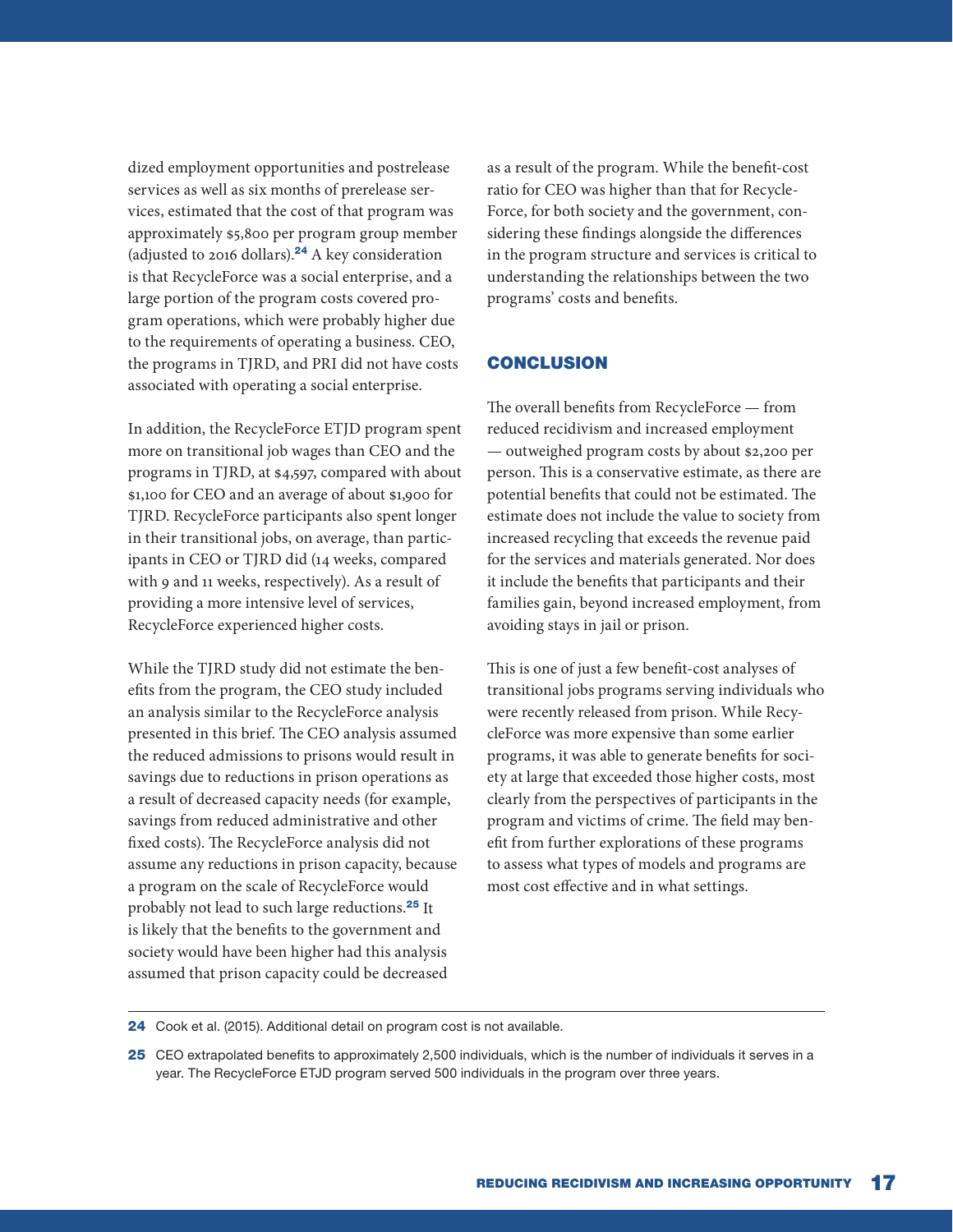#### REFERENCES

- Barden, Bret, Randall Juras, Cindy Redcross, Mary Farrell, and Dan Bloom. 2018. *New Perspectives on Creating Jobs: Final Impacts of the Next Generation of Subsidized Employment Programs*. New York: MDRC.
- Carson, Ann, and Elizabeth Anderson. 2016. *Prisoners in 2015*. Washington, DC: U.S. Department of Justice, Bureau of Justice Statistics. Website: www.bjs.gov.
- Cook, Philip J., Songman Kang, Anthony A. Braga, Jens Ludwig, and Mallory E. O'Brien. 2015. "An Experimental Evaluation of a Comprehensive Employment-Oriented Prisoner Re-Entry Program." *Journal of Quantitative Criminology* 31, 3: 355-382.
- Drayton, Heather. 2007. "Economics of Electronic Waste Disposal Regulations." *Hofstra Law Review* 36, 1: 149-182. Website: http://scholarlycommons .law.hofstra.edu.
- Durose, Matthew R., Alexia D. Cooper, and Howard N. Snyder. 2014. *Recidivism of Prisoners Released in 30 States in 2005: Patterns from 2005 to 2010*. Washington, DC: U.S. Department of Justice, Bureau of Justice Statistics. Website: www.bjs.gov.
- Dutta-Gupta, Indivar, Kali Grant, Matthew Eckel, and Peter Edelman. 2016. *Lessons Learned from 40 Years of Subsidized Employment Programs: A Framework, Review of Models, and Recommendations for Helping Disadvantaged Workers*. Washington, DC: Georgetown Center on Poverty and Inequality.
- Food and Nutrition Service. 2017. *Supplemental Nutrition Assistance Program State Activity Report: Fiscal Year 2016*. Washington, DC: U.S. Department of Agriculture, Food and Nutrition Service, Supplemental Nutrition Assistance Program, Program Accountability and Administration Division. Website: www.fns.usda.gov/pd/snap-state-activity -reports.
- Kaiser Family Foundation. 2016. "Average Supplemental Nutrition Assistance Program (SNAP) Benefits Per Person, FY2015." Website: www.kff.org/state-category/demographics-and -the-economy/supplemental-nutrition-assistance -program/.
- Mastri, Annalisa, and AnnaMaria McCutcheon. 2015. *Costs of Services Provided by the WIA Adult and Dislocated Worker Programs*. Princeton, NJ: Mathematica Policy Research.
- Redcross, Cindy, Bret Barden, and Dan Bloom. 2016. *The Enhanced Transitional Jobs Demonstration: Implementation and Early Impacts of the Next Generation of Subsidized Employment Programs*. New York: MDRC.
- Redcross, Cindy, Dan Bloom, Erin Jacobs, Michelle Manno, Sara Muller-Ravett, Kristin Seefeldt, Jennifer Yahner, Alford A. Young Jr., and Janine Zweig. 2010. *Work After Prison: One-Year Findings from the Transitional Jobs Reentry Demonstration*. New York: MDRC.
- Redcross, Cindy, Megan Millenky, Timothy Rudd, and Valerie Levshin. 2012. *More Than a Job: Final Results of the Center for Employment Opportunities (CEO) Transitional Jobs Program*. New York: MDRC.
- Wheeler, Stacy. 2013. *The Untapped Job Potential of Indiana's Recycling Industry*. Muncie, IN: Bowen Center for Public Affairs.